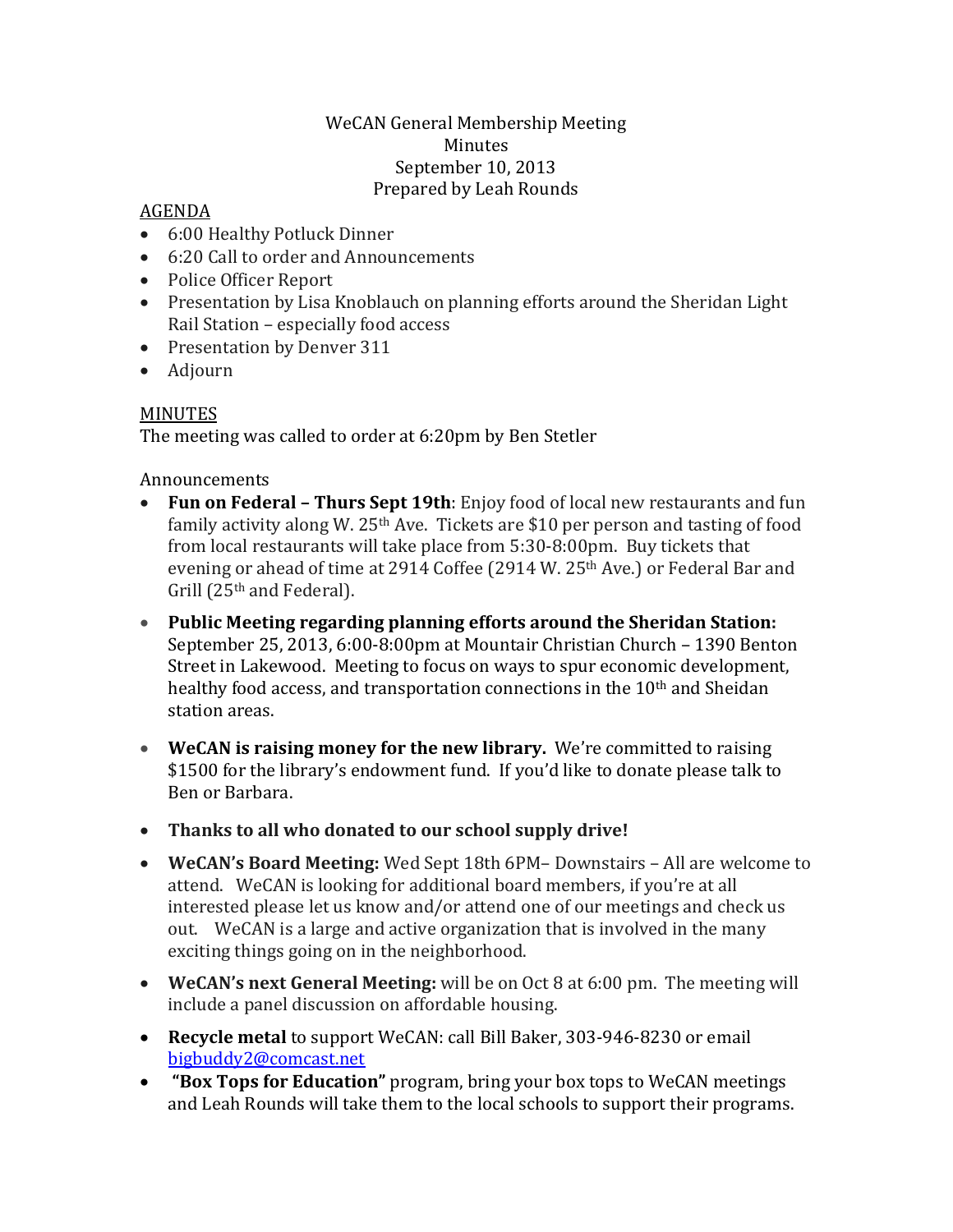- Confluence Ministries is a non-denominational organization. It is currently looking for people interested in helping with their tutoring program for Colfax students. Tutoring starts Oct.  $1<sup>st</sup>$  and is held every Tuesday from 4:30-6pm.
- Confluence Ministries hold English classes and Spanish GED classes and are looking for people to help with these classes. Teachers are needed, as well as language mentors. They are hoping to grow into a Spanish class for the next semester. They are free classes every Saturday from 10:30-1pm, with a \$40 book that can be traded up for the next level. Please tell neighbors who might be interested in taking these classes as well.

Update on St. Anthony's redevelopment – EFG has submitted a general design plan. The West Colfax development plan has been incorporated with this. EFG, Ben, Chad, and Barb are happy to answer any questions.

Denver Police Department update by Officer Sloan, our neighborhood officer

- Prostitution along Colfax has decreased, mainly due to weekly stings
- Auto thefts have been on the rise. Officer Sloan had a free clutch for anyone with an older Jeep or Honda model
- Officer Sloan's direct contact is 720-587-7305. His hours are Sunday-Wednesday 1pm-11pm. Can call him directly with any problems or concerns
- $\bullet$  Q&A
	- $\circ$  What was happening at 16<sup>th</sup> and Vrain when a helicopter was circling and street blocked off? Likely a perimeter was set up, Officer Sloan will look at it and report back at the next meeting

Member drawing for a basket of fresh produce

Presentation by Lisa Knoblauch on planning efforts around the Sheridan Light Rail Station

- City of Denver and Lakewood are working on a joint effort using the "20 Minute Neighborhood" model around the Sheridan station. The idea is to promote whole and healthy access to housing, healthy foods, etc. within a half mile (or 20 minute walk) around the station. This will include improving access and mobility to the area.
- September 25<sup>th</sup> kick-off open house will provide an opportunity to hear about all aspects of this project (transportation, food access, etc). From there, get feedback from community wants and develop task forces around those.
- The idea is to take the station plans to the next level of implementation and come out with a strategy and recommendations for developing the area
- Q&A/Feedback
	- o With the idea of improving access to healthy foods, will that include affordable and organic foods? If the community comes out with this desire they'll try to incorporate it in the plan. Possibility of adding community gardens, school gardens, a farmers market, etc.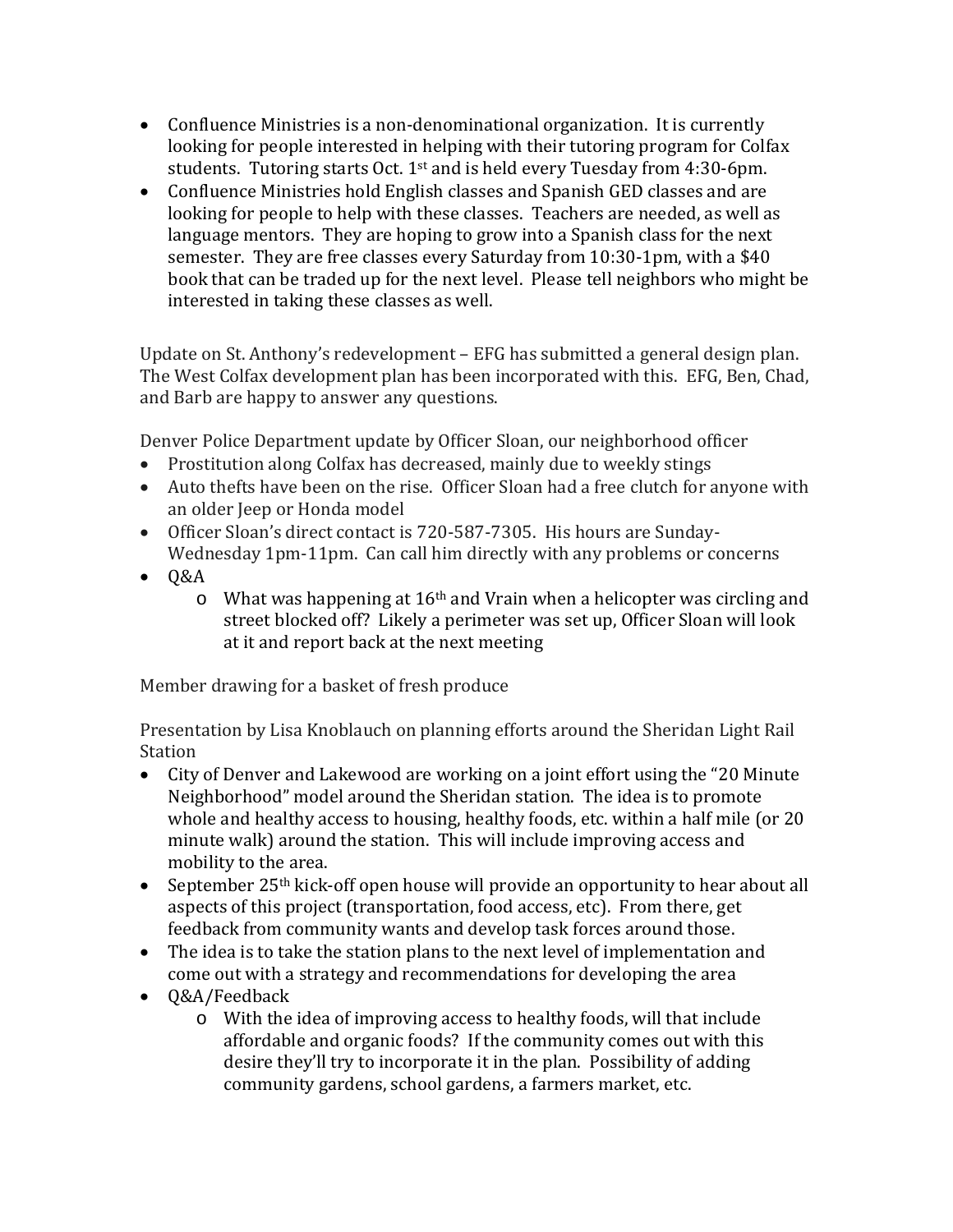- o Will this plan encourage people to invest in the community? That is Lisa's job, to match developers with community wants.
- o Is having a farmer's market possible? There are many different types of Farmer's markets; it would need to be developed to make it suitable for the community. Would need to get partners involved in making it successful
- o [Lisa] Is the Edgewater Farmer's Market used? It's small, mid-week, end of the day. It would be nice to have broader options. Have more farmers involved
- o The land to be developed, is it private or city owned? This project would help identify the land that could potential be used in this project. Usually go for city owned property, its usually more suitable in the long run.
- o Is it possible to put in a building that is essentially a 24/7 Farmer's Market? Food Hub is up and running, and it's essentially this
- o There are no food co-ops in Denver, a community owned store. Denver (and especially this neighborhood) seems like an ideal place for one of these if it's structured correctly. Possibility of having a food co-op? The primary barrier seems to be the up-front costs; especially since land/property prices are high. It's possible the city would provide funds or a loan for this type of co-op.
- o What is a "20 minute neighborhood"? It's a half-mile radius (20 minute walk) around the station, taking into account the walk-shed, connectivity of sidewalks, lighting, etc. so people can actually get to where they want to go. Possibility adding a bike share and car share at the station.
- o Will a grocery store be put in at St. Anthony's? Lisa needs to connect with EFG to see their thoughts on this, don't know of any specific plans yet.
- o Is it the property owners or city's responsibility to put in sidewalks? If you live on a block without sidewalks it would be added to this larger plan. It would be looked at at the Sept 25th meeting (transportation and mobility piece)
- $\circ$  At the Sept. 25<sup>th</sup> meeting, is it possible to look at other communities that have had success with this type of plan? That is not in the scope of this meeting, but will have some example to talk about.
- o Insurance costs tend to be high for Farmer's Markets, may need to blend with another group to keep costs low

Presentation by Nick from Denver 311

- 311 was established in July 2006. Today it took its 3 millionth call.
- Everyone is invited to come to the 311 offices in the Web building, they're happy to give you a tour and let you listen in on calls.
- 311 is the non-emergency number for Denver city and county. It's open 7 days a week, 7am-8pm Mon-Fri, and 8am-5pm Sat and Sun. It provides all nonemergency city information and supports all city agencies
- 720-913-1311 is the 10 digit number if calling from out of town